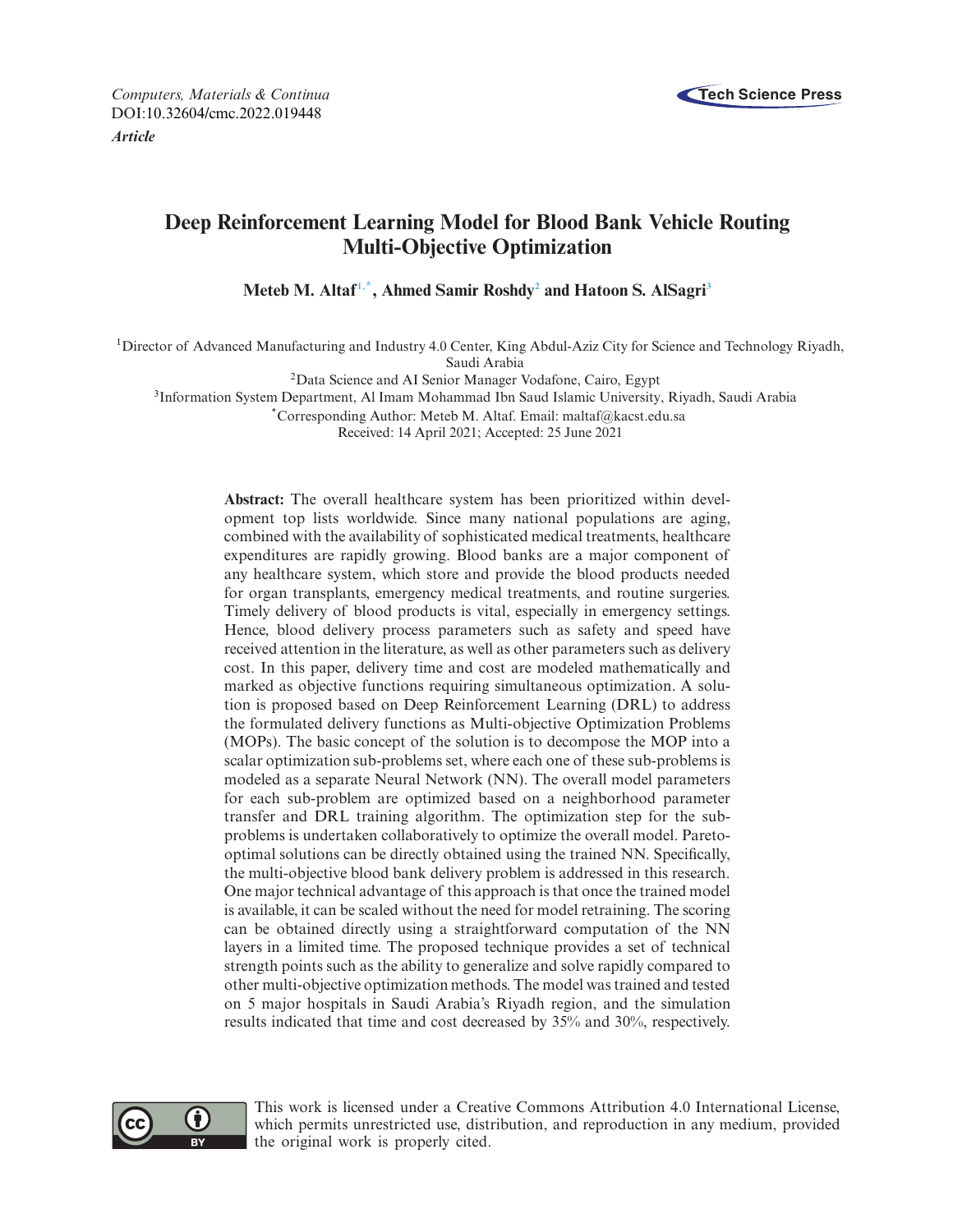In particular, the proposed model outperformed other state-of-the-art MOP solutions such as Genetic Algorithms and Simulated Annealing.

**Keywords:** Optimization; blood bank; deep neural network; reinforcement learning; blood centers; multi-objective optimization

### **1 Introduction**

Logistics costs and consumed time are major challenges in both the private and public sectors. Therefore, lowering the cost of logistics and operations, as well as maximizing time efficiency, is a priority. The key performance indicators of blood banks are the location besides distribution decisions based on their logistic network [\[1\]](#page-10-0). For decades, logistics specialists have examined location-routing problems that embrace location and routing decisions [\[2](#page-10-1)]. Delays in the delivery of blood products can directly influence population health and even lead to deaths [\[2\]](#page-10-1).

There are several terminologies relating to blood transfer. A "Blood Establishment" is defined as an organization that leads or engages in actions such as the collection, testing, processing, storage, and distribution of human blood or blood components (excluding hospitals) when it is intended for transfusion [\[3](#page-10-2)]. Meanwhile, a "Hospital Blood Bank" is defined as an entity that stores, executes compatibility testing, and issues human blood or its components for exclusive internal usage [\[4\]](#page-10-3). There are different models for blood bank organization [\[4\]](#page-10-3). One common model of development is a centralized national blood supplier, in which all steps toward blood supply provision are performed by one central organization. Examples of this model include Canadian Blood Services (CBS) and Hema Quebec (HC), for which all blood products in Canada are collected by CBS-HC. An alternative model is "hospital-based", which exists commonly in many countries and allows for the collection process to occur within hospitals. Also, it permits the entire vein-to-vein transfusion chain to be completed on hospital premises.

In the Kingdom of Saudi Arabia (KSA), a large proportion of the country's blood collection and manufacturing activities occur under the hospital-based model. At the same time, the country has a limited number of regional blood banks that are managed and operated by the Ministry of Health (MOH), which are not attached to specific hospitals. In the KSA, the blood bank logistics system consists of hospital centers and regional blood centers. All centers are responsible for blood testing, blood donation processes, and 1-to-1 transfusion. The whole blood is separated into three blood products: erythrocytes, platelets, and plasma. The requested products are saved or transported to hospitals using vehicles [\[4](#page-10-3)[,5\]](#page-10-4). In previous research works, location and routing problems are typically solved together, but some researchers divide the problem into two subproblems. Although total delivery cost is a major concern, it is also true that in some cases, especially in the health sector, cost optimization is not the priority.

In this work, routing time and cost are minimized simultaneously using a mathematical programming model, which is applied for both regional and hospital blood banks using Deep Reinforcement Learning (DRL). Multi-objective Optimization Problems (MOPs) appear frequently in the real world when the aim is to optimize two or more objective functions simultaneously. An MOP can be formulated as follows:

$$
Min_{x}F(x) = (F1(x), F2(x), ..., Fn(x))
$$
\n(1)

where  $F(x)$  consists of (n) different objective functions and  $(X)$  is a d-dimensional vector of decision variables. Since the (n) objective functions are not guaranteed to be free from conflict, a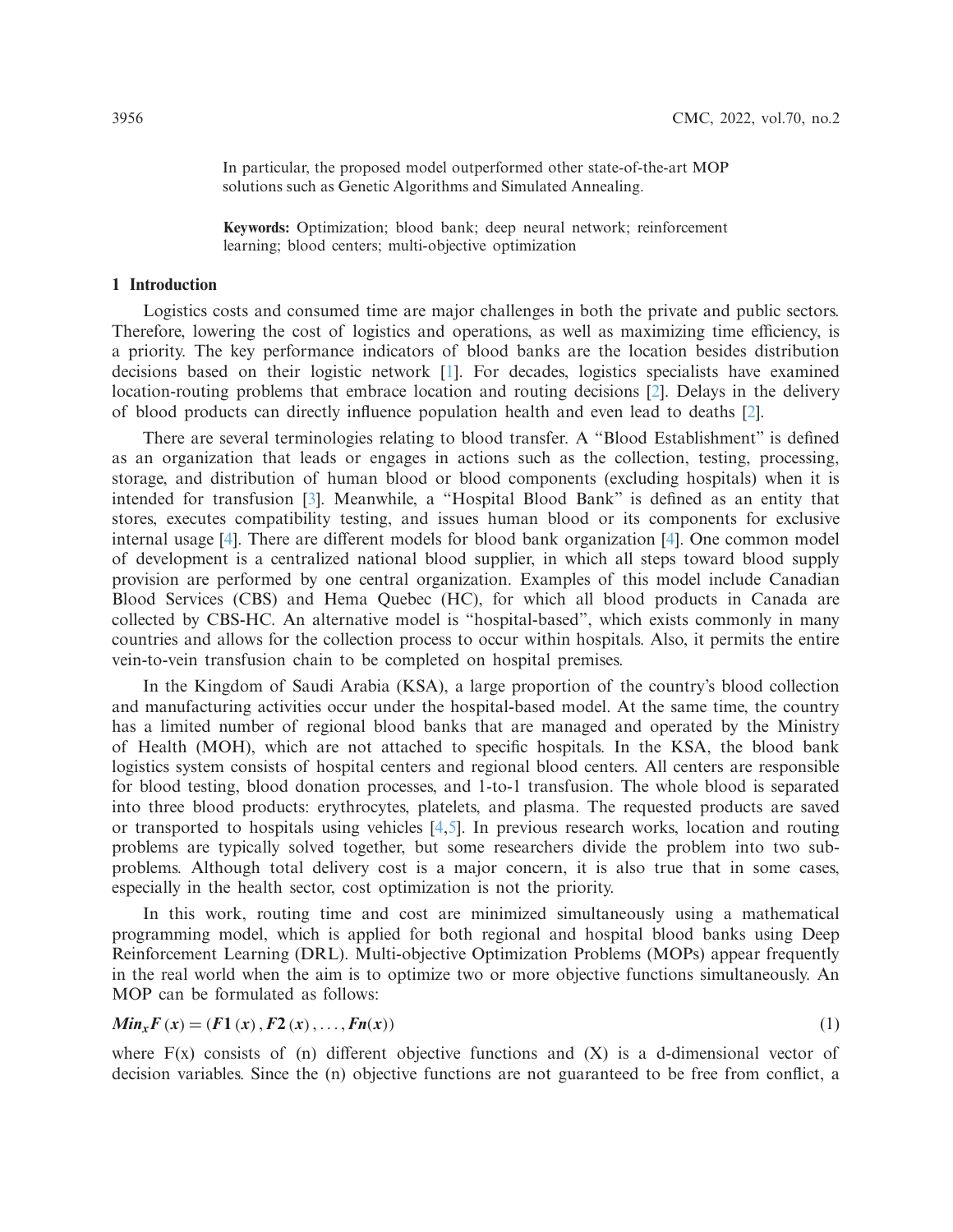set of trade-off solutions known as Pareto-optimal (PO) solutions is defined as a compromising solution.

In recent decades, Multi-objective Evolutionary Algorithms (MOEAs) have shown superiority in solving MOPs. This superiority derives from their ability to obtain a set of solutions in a single run. The two most common MOEAs are NSGA-II and MOEA/D [\[6](#page-10-5)[–8\]](#page-10-6), both of which have been implemented and applied in many practical problems. Moreover, multiple handcrafted heuristics have been addressed, including the Lin–Kernighan heuristic and the 2-opt local search [\[9](#page-10-7)]. Other methods have been implemented to solve MOTSP such as Pareto local search, multi-objective genetic local search, and other close variations [\[10\]](#page-11-0). In the previous decade, Deep Neural Networks (DNNs) emerged as one of the leading machine learning methods, especially in computer vision. DNNs generally concentrate on making predictions, whereas DRL is typically exploited to learn decision-making. Consequently, DRL is a potential methodology for learning how to solve different optimization problems without human intervention or pre-determined input heuristics or strategies.

In this research, the possibility of exploiting DRL to solve MOPs for the blood bank vehicle routing problem is addressed. The optimal set of solutions can be obtained directly using a forward calculation pass through a trained Neural Network (NN). The NN model is trained using DRL error and can be perceived as a heuristic approach.

The main contributions of this research can be summarized as follows:

—The research proposes a mathematical model that expresses the blood transfer process in the KSA. The problem can be modeled as an MOP with two objective functions to minimize: namely, time and cost.

—The research devises a DRL-based solution with superior characteristics in terms of efficiency, generalization ability, and the lack of a need for retraining.

The rest of this paper is organized as follows: Section 2 introduces related work; Section 3 offers the problem statement; Section 4 shows the mathematical model formulation; Section 5 describes the proposed solution; and Section 6 presents the discussion, study summary, and considers future work.

## **2 Related Work**

#### *2.1 Routing Optimization*

Researchers have addressed location-routing problems using both exact and heuristic approaches. One study examined problems involving capacity constraints and proposed a branch and price method as a solution [\[11\]](#page-11-1). Alumur et al. [\[12](#page-11-2)] proposed a solution for the problem of locating and routing waste, where the model defined two objective functions. The solution relied on a mixed-integer approach and was applied for 92 nodes. Boyer et al. [\[13\]](#page-11-3) introduced a model with two objectives: total cost minimization and transportation risk. Both objective functions were supposed to be minimized. The model was tested in Markazi province in Iran. Ceselli et al. [\[14\]](#page-11-4) proposed a "branch and price and cut" solution that considered prices, strengthening cuts, distribution, and generalized location heuristics. Practically, exact deterministic solutions are most likely intended to address problems of medium-scale instances due to the intensive requirements in terms of computation resources. Consequently, a set of studies have adopted heuristic methods [\[15](#page-11-5)– [17\]](#page-11-6). Duhamel et al. [\[18](#page-11-7)] proposed a platform for fleet assignment and routing based on greedy randomized adaptive search approach hybridized with evolutionary local search. Doulabi et al. [\[19\]](#page-11-8)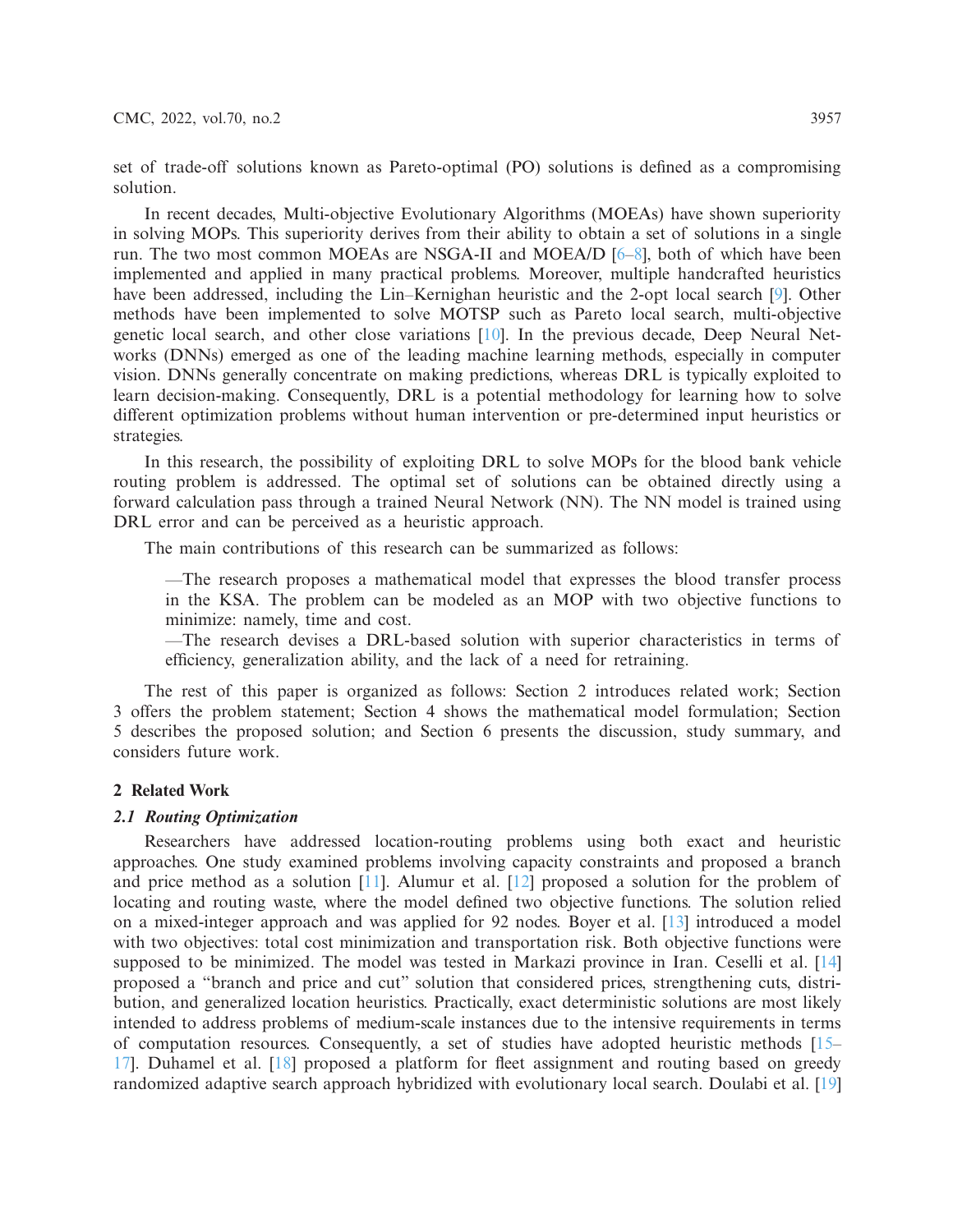introduced a mixed-integer programming model for a location problem and also proposed an algorithm based on a heuristic approach within simulated annealing.

## *2.2 Blood Routing*

Some researchers have addressed the location and routing problem for blood centers specifically, proposing recommendations for the optimal locations and counts of blood centers. Jafarkhan et al. [\[20\]](#page-11-9) conducted a study in Chicago to ensure hospital demand was satisfied. The problem was divided into two sub-problems due to its complexity. Price et al. [\[21\]](#page-11-10) proposed a model for blood donation location; the researchers considered Virginia blood products for all phases such as collection process, blood testing, and distribution. The distribution model was studied and they proposed two models to improve the results. The first model targeted the minimization of the distance between blood collecting positions and the blood bank itself. Meanwhile, the second model addressed the minimization of the distance between the blood bank and the demanding hospital minimize. Recently, Wang et al. [\[22\]](#page-11-11) proposed a heuristic algorithm to solve a fresh food location-routing problem, where carbon emissions were considered in the model as an objective to be minimized. Also, Eskandari-Khanghahia et al. [\[2\]](#page-10-1) focused their study on the blood supply chain, in which they examined inventory, routing, and location problems. The authors developed simulated annealing and harmony as an algorithm to resolve the larger instances. Obviously, the use of heuristics and handcrafted rules can improve performance and results. Meanwhile, progressive advances in machine learning have demonstrated their ability to replace handcrafted subjective features in solving diverse problems. For example, Convolution Neural Networks (CNNs) have shown superiority compared to engineered features in computer vision research and practice. While deep learning techniques concentrate on prediction making, Deep Reinforcement Learning (DRL) is basically exploited to capture and learn how to engage in decision-making. Consequently, in this work, we are confident that DRL is a potential candidate that will be effective in solving different optimization problems without any intervention.

This paper examines the potential of DRL to solve Multi-objective Optimization Problems (MOPs) in general and, more specifically, in blood location and routing problems. The optimal settings can be obtained explicitly using a forward propagation for the pre-trained network. Training the network model is performed using a trial and error process of DRL and can be regarded as a black-box heuristic and a meta-rule-based system associated with credible heuristics. Due to the exploratory properties of the DRL training process, the output model should have proven generalization capabilities. In particular, it should have the ability to resolve instances of the problem that have not been seen before. This work is fundamentally inspired by recent solutions based on the neural network single-objective Traveling Salesman Problem (TSP), which begins by proposing a pointer network that uses an attention mechanism to forecast permutations of the cities. Accordingly, the model is trained in a supervised way that demands large TSP instances and the corresponding optimal solutions. These instances and the corresponding optimal solution represent the training dataset. Unfortunately, the supervised training procedure exhibits the model from achieving better solutions than the exposed in the training set. To avoid this problem, Bello et al. [\[23](#page-11-12)] proposed and developed an actor-critic DRL training algorithm to train the pointer network while eliminating the need to provide optimal solutions. Nazari et al. [\[24\]](#page-11-13) proposed a simplified model and considered dynamic elements input to expand the model to propose solutions for the vehicle-routing problem.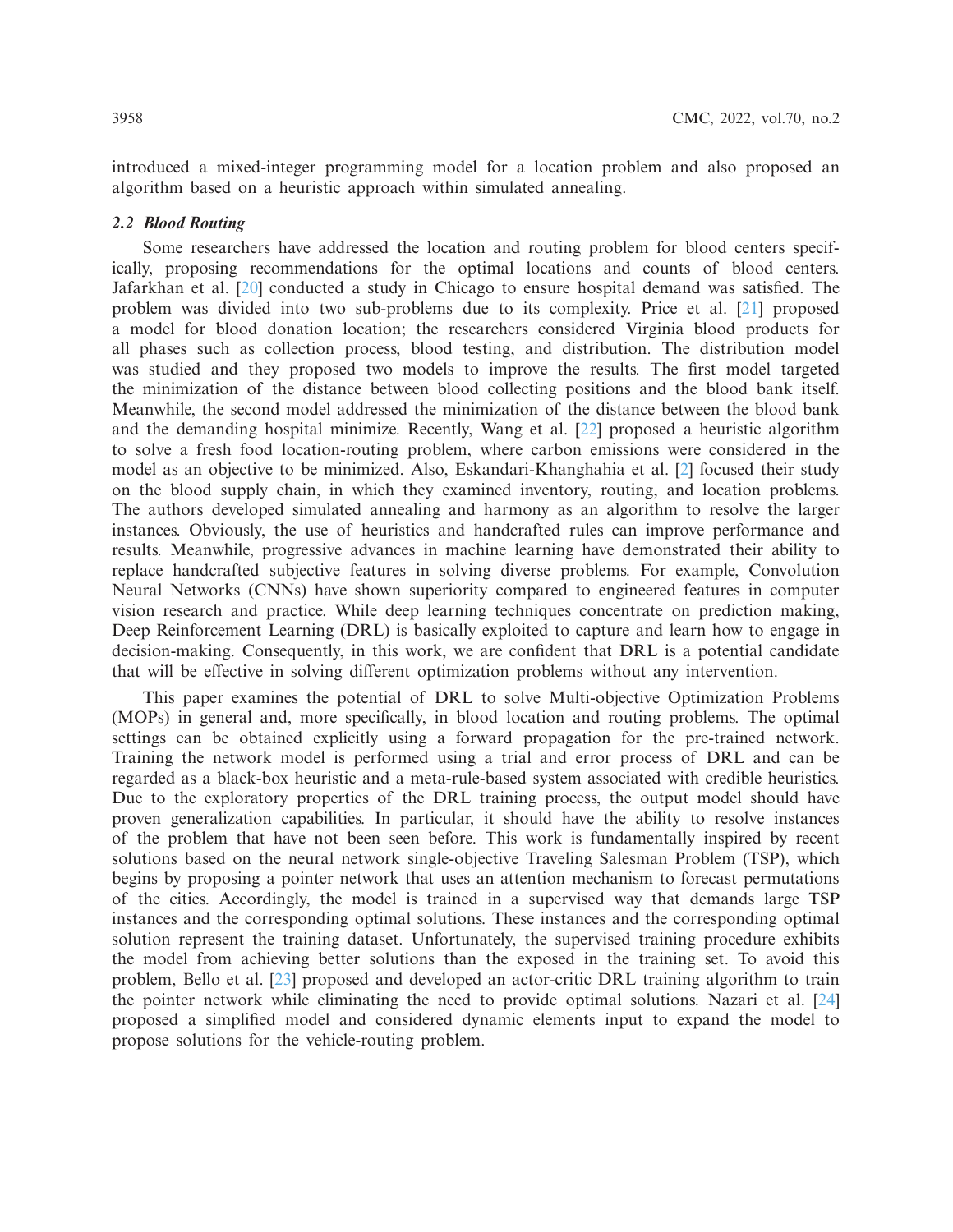#### **3 Problem Modeling**

In this study, a new system is proposed to address the issues that are associated with the centralized structure. Normally, a subset of hospitals in a specific district or region are labeled as a "Distribution Center". These represent the additional layer between "Regional Blood Center" and the hospitals that distribute blood products. The model finds a solution for the optimal number and location of distribution centers (see [Fig. 1](#page-4-0) below) and it optimizes the routes (RBC to DC and DC to hospitals).



<span id="page-4-0"></span>**Figure 1:** DC location assigning

In this research, the following assumptions are considered:

- One RCB is considered and has zero opening cost
- No existing constraints inhibit any hospital or RBC from being authorized as DC
- Expenses are well-known and defined for 10 years
- The launch date is at the year head
- In the first model, the problem is regarded as a multi-level one: (RBC to DC) and (DC to hospitals)
- The second model is regarded as a single-level one: (DC to the hospitals)
- The deterministic nature of hospitals' blood needs is well-established
- Free restriction number of DCs
- The distribution vehicles have upper-limit capacities for each blood product type
- Every DC has a transfer once per week from RBC, while every hospital receives three deliveries per week from DC.

As mentioned earlier, the problem is reformulated into two problems due to its complexity. The first one involves optimizing the average distances between (RBC and DC) and (DC and hospitals). Meanwhile, the second problem addresses the minimization of the transportation costs between (DC and hospitals). For convenience, the notations used in the problem modeling are shown in [Tab. 1.](#page-5-0)

Also, a decision variable  $(Y_i)$  takes a value of 1 if DC is at point (j), whereas a decision variable  $(X_i$  i) equals 1 if hospital (i) is assigned to DC (j). A decision variable (Zijk) will be 1 if vehicle (k) travels from (i) to (j) and 0 otherwise. Vk is a decision variable that is set to 1 wh envehicle  $(k)$  is used, and Tipk is set to 1 when blood product  $(p)$  is distributed by hospital (i) using vehicle (k). The complete model for the cost minimization problem can be formulated as follows: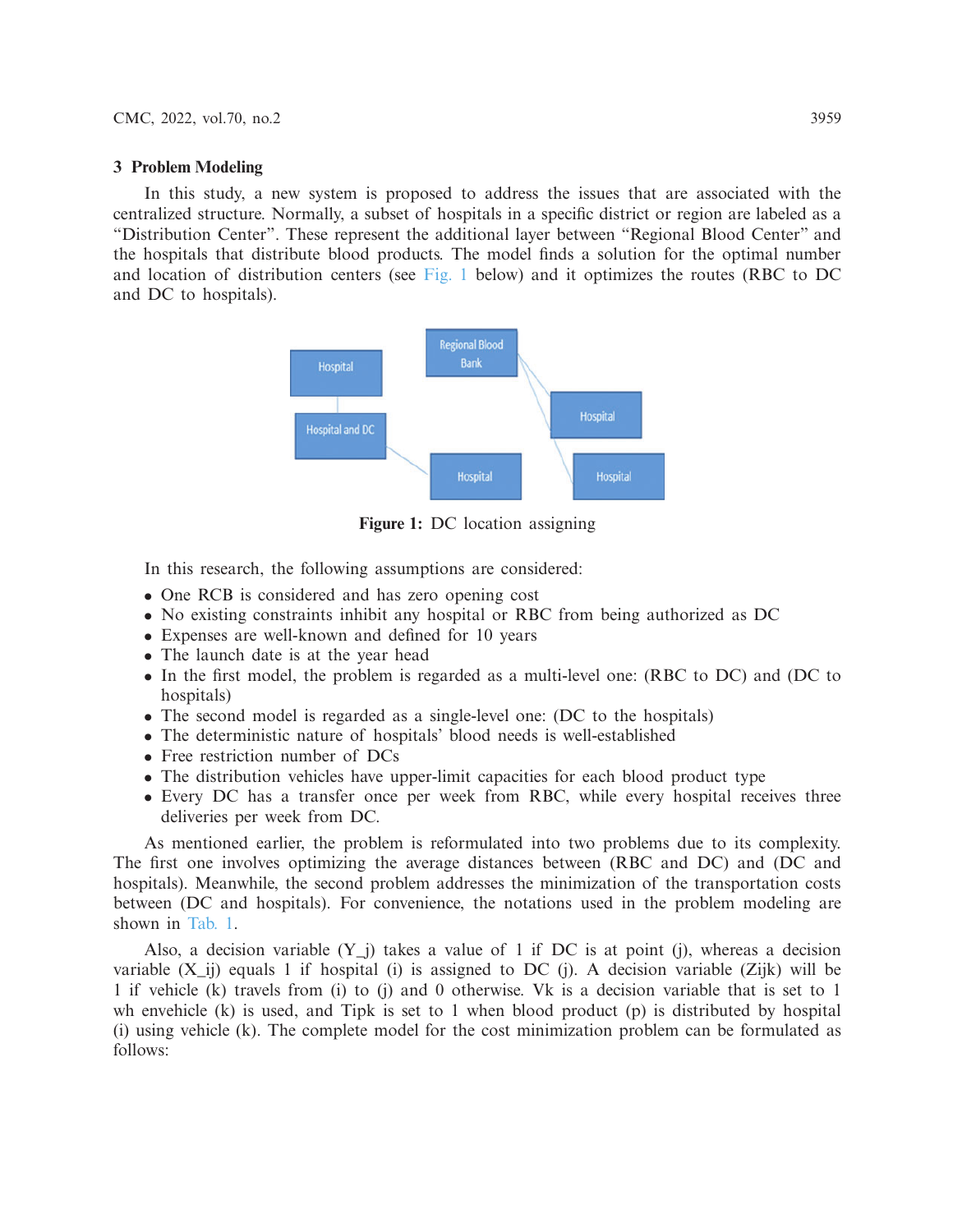<span id="page-5-0"></span>

| Annotation                | Meaning                                                              |
|---------------------------|----------------------------------------------------------------------|
| I                         | Set of hospitals                                                     |
| $\bf J$                   | Candidates for being DC T                                            |
| T                         | Time periods                                                         |
| Dij                       | Traveled distance between DC and hospitals                           |
| E                         | Percentage of emergency cases                                        |
| M                         | Max traveled distance                                                |
| $\mathcal{C}$             | Traveling cost/km                                                    |
| <b>MB</b>                 | Max budget to open DC                                                |
| K                         | Interest rate                                                        |
| Kj                        | Setup cost for $DC$ (j)                                              |
| $\boldsymbol{\mathrm{F}}$ | DC yearly expenses                                                   |
| K                         | Set of vehicles                                                      |
| <b>BP</b>                 | Blood products                                                       |
| W                         | Number of weekly referrals                                           |
| Cpk                       | The available capacity of vehicle $(k)$ to transfer blood type $(p)$ |
| Nip                       | Need of hospital (i) to blood type (p)                               |
| F                         | Annual operating expenses of the vehicles                            |
| Η                         | Number of hospitals                                                  |

**Table 1:** Model annotations

<span id="page-5-6"></span>Minimize:

$$
z1 = \sum_{j}^{J} (Y_j K_j + C d_{0j} Y_j) + \sum_{j}^{J} \sum_{t}^{T} FY_j (1 + K)^{-t} + \sum_{i}^{I} \sum_{j}^{J} ECD_{ij} X_{ij}
$$
(2)

<span id="page-5-4"></span><span id="page-5-3"></span><span id="page-5-2"></span><span id="page-5-1"></span>Subject to:

$$
\Sigma_j \text{ in } J \text{ and } i \text{ in } I X_{ij} = 1 \tag{3}
$$

$$
\sum_{i}(x_{ii})(F)i \le MB \tag{4}
$$

$$
X_{ij}D_{ij} \leq M \tag{5}
$$

$$
X_{ij} \le Y_j \tag{6}
$$

Constraint [\(3\)](#page-5-1) ensures that each hospital is mapped to a single DC no more, and constraint [\(4\)](#page-5-2) delimits the budget for a new DC. Constraint  $(5)$  ensures that the distance between DC and the hospitals is delimited by the maximum distance parameter. The last constraint [\(6\)](#page-5-4) states that every hospital must be assigned to itself in case a DC opens in that hospital. On the other hand, the model for the routing problem can be formulated as follows:

Minimize:

$$
z2 = \sum_{i} \sum_{j} \sum_{k} \left( C \ast W \ast D_{ij} \ast Z_{ijk} \right) + \sum_{k} \left( F \ast V_{k} \right) \tag{7}
$$

<span id="page-5-5"></span>Subject to:

$$
\sum_{i} (D_{ip} * T_{ipk}) \le N_{ip} * V_k
$$
\n(8)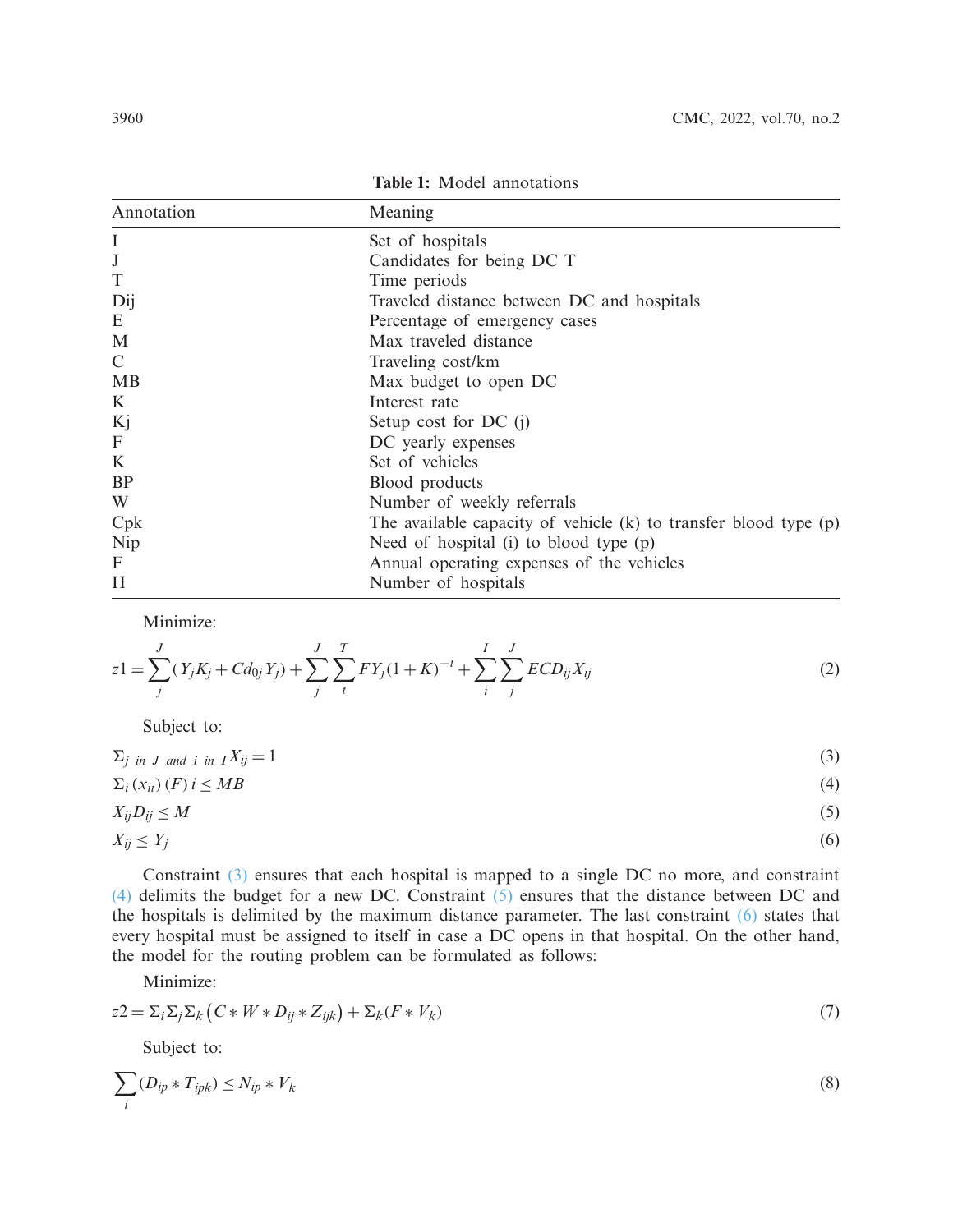CMC, 2022, vol.70, no.2 3961

$$
\sum_{i,j,k} Z_{i,j,k} - \sum_{i,j,k} Z_{j,i,k} = 0
$$
\n(9)

$$
\sum_{i,k} Z_{i0k} \le V_k \tag{10}
$$

$$
\sum_{j,k} Z_{0jk} \le V_k \tag{11}
$$

$$
\sum_{j,k} Z_{ijk} \ge T_{ipk} \tag{12}
$$

The second objective function [\(8\)](#page-5-5) aims to minimize both the annual operating expenses of the vehicles and the cost of the demand-weighted distances between DC and the hospitals. Constraint [\(9\)](#page-6-0) emphasizes the total product need in the vehicle, which is bounded by the vehicle capacity parameter. Constraint  $(10)$  ensures that the vehicle's start and end points are the same. The final constraint illustrates that product (p) is delivered to the hospital by the vehicle only if the hospital is on the route from DC to the hospital.

## **4 Proposed Solution**

In this work, a Deep Reinforcement Learning (DRL)-based model is proposed to solve Multiobjective Optimization Problems (MOPs). The research methodology defines the solution in two stages:

- (1) Introduce a "decomposition strategy" to split the MOP into a set of sub-problems, each of which is modeled as a DNN.
- (2) Optimize and tune the set of these sub-problems' model parameters in a collaborative way based on the neighborhood parameter transfer strategy.

In the decomposition phase, the idea of decomposing a problem is a reliable method to analyze and solve an MOP. Specifically, the overall blood donation routing problem is explicitly decomposed into a group of scalar sub-problems and solved using a collaborative methodology. Finding the optimization sub-problems tends to guide toward a Pareto-optimal (PO) solution. Many approaches can be used for the decomposition phase, including Weighted Sum, Chebyshev, and the penalty-based boundary intersection [\[25](#page-11-14)[–28\]](#page-11-15). A group of uniformly spread weight vectors (V1,V2, Vn) is given for a two-objective function problem (see [Fig. 2\)](#page-7-0) [\[29](#page-11-16)[,30](#page-11-17)].

Each weight vector V<sub>j</sub>, can be formulated as  $(V_1, V_2, \ldots, V_m)$  where  $(m)$  corresponds to the number of objective functions to optimize. The main MOP problem is mapped into (N) subproblems using a "weighted-sum" method [\[31\]](#page-11-18). The formulation of the jth objective function can be stated as following:

<span id="page-6-2"></span>Minimize

$$
Z(X|V_j) = \sum_{i}^{m} V_i^j F_i(X)
$$
\n(13)

To solve each sub-problem using DRL, they are modeled as Neural Networks (NNs). Afterward, the optimization is solved in a collaborative manner among the sub-problems using the neighborhood-based parameter transfer strategy, which can be summarized as follows [\[32](#page-12-0)[,33](#page-12-1)]:

<span id="page-6-1"></span><span id="page-6-0"></span>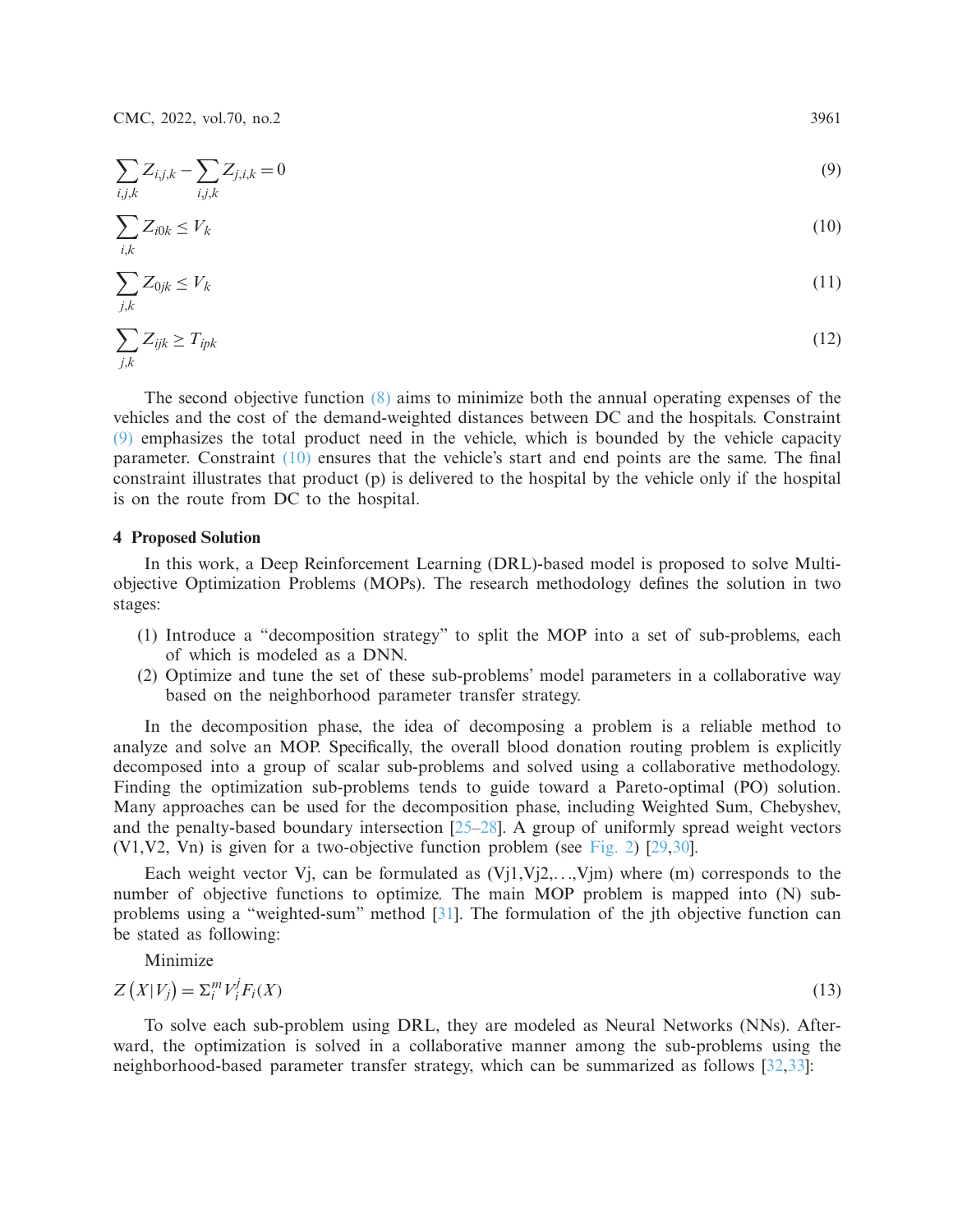

<span id="page-7-0"></span>**Figure 2:** Decomposition phase

Based on [Eq. \(14\),](#page-8-0) it is noticed that two neighboring sub-problems could have very close minimal solutions since the weight vectors are close. Therefore, a solution for a sub-problem can be found by the surrounding sub-problems' knowledge.

For more details, sub-problems in this research are modeled as NNs, where the network's  $(i - 1)$  sub-problem parameters can be stated as  $(W(i - 1), b(i - 1))$  weights and biases. The network parameters are propagated from the preceding sub-problem to the next one in the order (see [Fig. 3\)](#page-7-1).



<span id="page-7-1"></span>**Figure 3:** Parameter transfer strategy

The idea of parameter transfer saves the time amount needed for training the sub-problems set. The detailed steps are shown in the flowchart in [Fig. 4.](#page-8-1)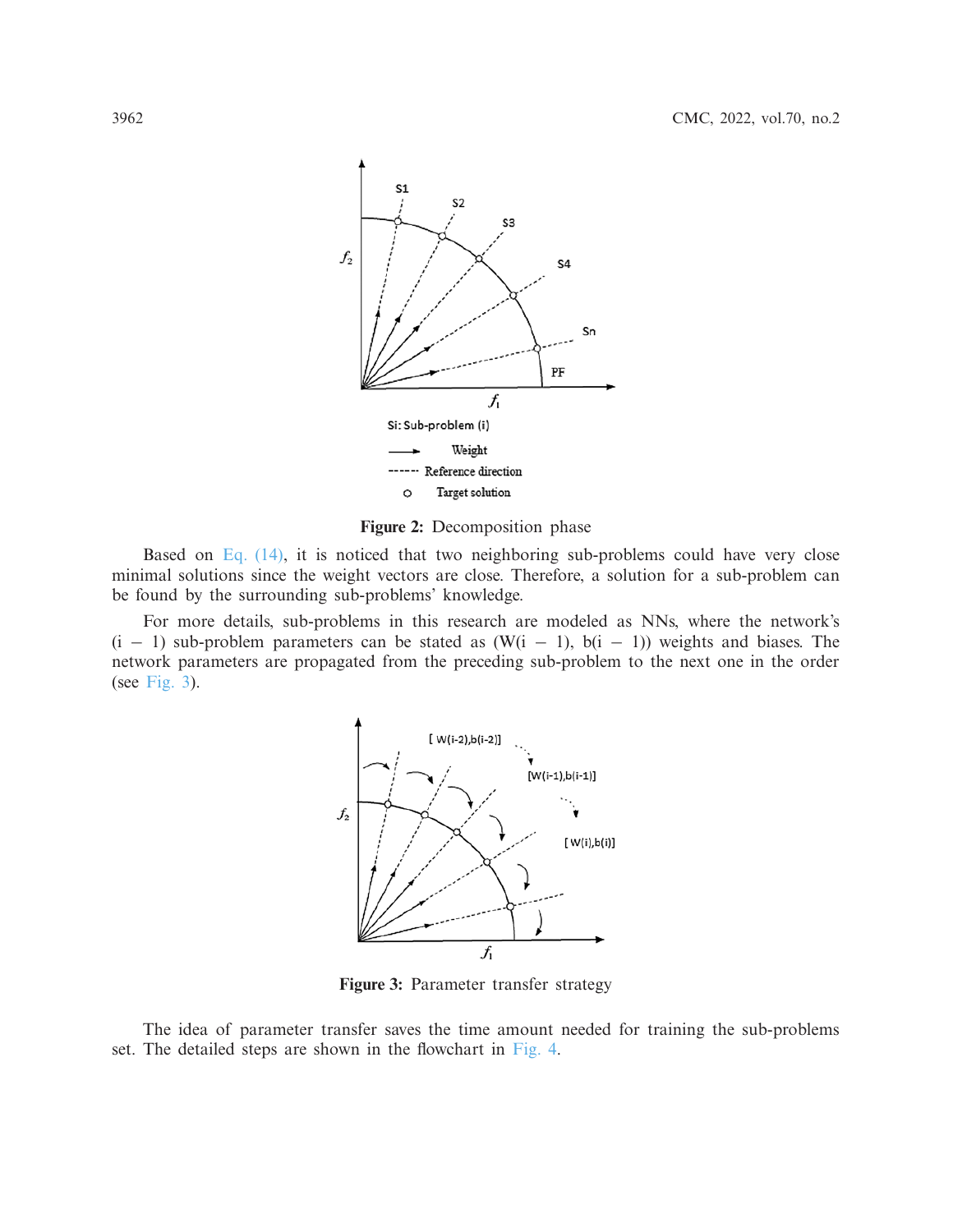

**Figure 4:** Detailed steps involved in parameter transfer strategy

## **5 Detailed Implementation and Discussion**

The main MOP is formalized using the system of equations from  $(2)$  to  $(13)$ , and the input/output network structure model can be illustrated as:

Let the given set of inputs be  $X = \{Si: i \text{ from } 1 \text{ to } n\}$ , where (n) is the number of blood banks. Each blood bank is represented by  $(x_i; y_i)$ , the x and y coordinates of the blood bank (i), and is called for to calculate the distance between two blood banks. To obtain the desired output  $(Y)$  from the input  $(X)$ , we follow the probability chain rule:

$$
P(Y|X) = \Pi_i^n P(y_{i+1}|y_{i,\dots,X})
$$
\n(14)

<span id="page-8-1"></span><span id="page-8-0"></span>

Afterward, a modified pointer network is exploited to model [\(14\).](#page-8-0) It has the "Sequence to Sequence" structure architecture, which is a novel and successful model in the field of machine learning that creates a mapping from one sequence to another. Fundamentally, the generic "Sequence to Sequence" model is composed of Recurrent Neural Networks (RNNs): encoder and decoder. The first component, the encoder, performs input sequence encoding into a code vector that maintains the input extracted knowledge. The second RNN does the reverse operation; it is used for vector knowledge decoding to a target sequence. Accordingly, the methodology that underpins the "Sequence to Sequence" model, which converts one input sequence into an output sequence, is convenient.

To solve the routing sequence optimization problem ...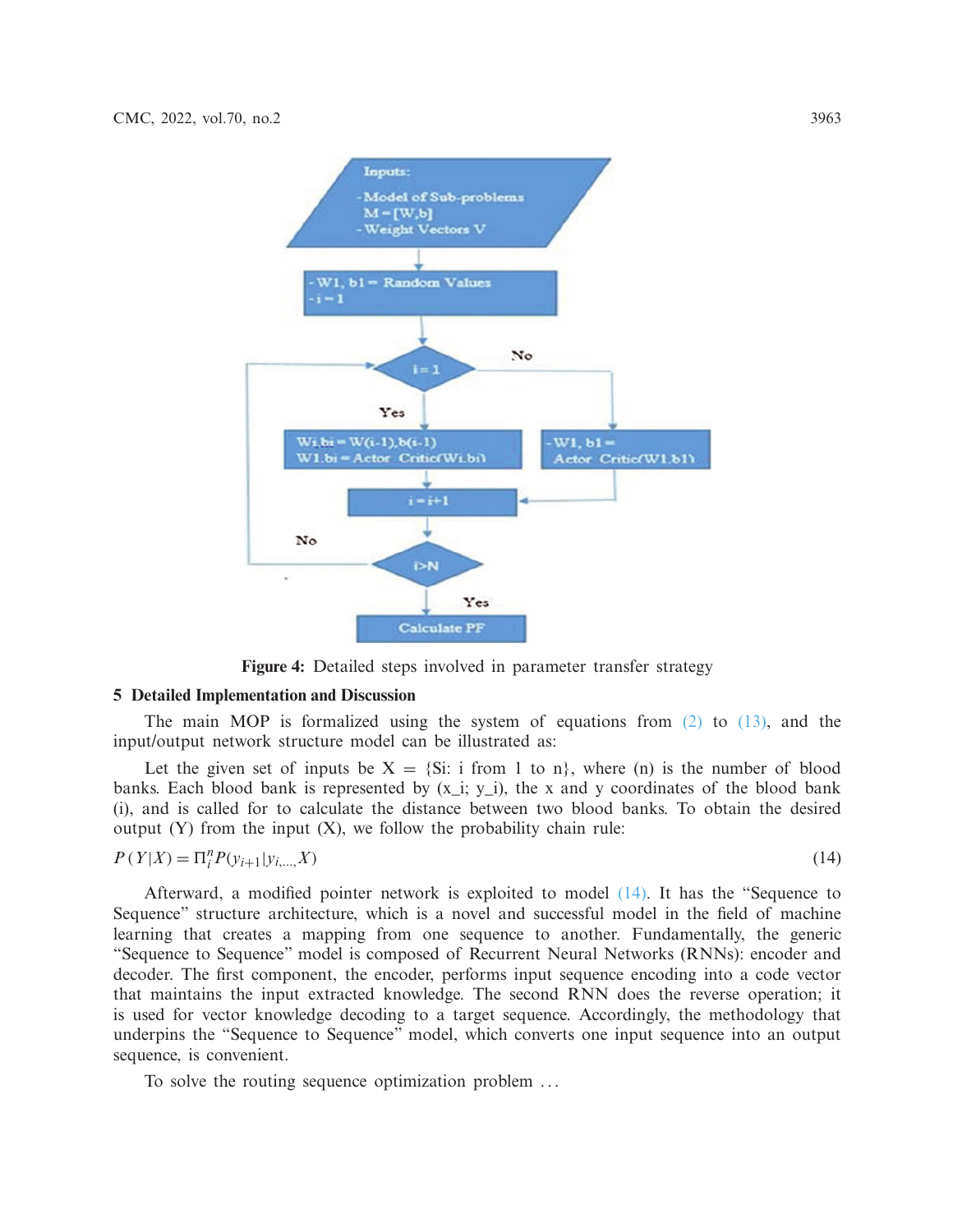After training every sub-problem model, Pareto solutions were directly calculated using a straightforward propagation of the models.

In this paper, the proposed model and implementation are exploited on two objective functions relating to the field of blood banks. All trials and results were conducted using a single GeForce GTX 1650 super GPU, and Python 3.6 was used as the development language.

The hyperparameter values of the network model are listed in [Tab. 2,](#page-9-0) where Di represents the input dimension. A 1-layer GRU RNN with a hidden size of 256 was used for the decoder. Regarding the Critic network, the hidden size was also set to 256. Training for both the actor network and critic network was completed using the Adam optimizer with a learning rate of 0.0005 and a batching size of 150. The weights for the post sub-problems were set using the proposed neighborhood-based parameter transfer methodology.

<span id="page-9-0"></span>

| Actor network                       | Critic network        |
|-------------------------------------|-----------------------|
| Encoder: Convolution 1 D            | Conv 1 D $(Di = 128)$ |
| Kernel                              | Kernel                |
| $Size = 1$                          | $Size = 1$            |
| Stride $= 1$                        | Stride $= 1$          |
| $Di = 128$                          | Conv $1\,D$           |
|                                     | $(Di = 20)$           |
|                                     | Kernel                |
|                                     | $Size = 1$            |
|                                     | Stride $= 1$          |
| Decoder: GRU network Hidden $= 256$ |                       |

**Table 2:** Hyper-parameters setting

The implementation was applied and tested for a test sample consisting of 5 major hospitals in Saudi Arabia's Riyadh region. Other hyperparameters were input from the user GUI, including location, different types of costs, routing costs, and the number of vehicles. Experiments were simulated 100 times and the performance was compared to existing state-of-the-art systems. The proposed system reduced the time by between 35% and 38% and cost by 30%. In the future, the proposed system can be used as a benchmark for further studies to build on.

Since the dataset is not a benchmark dataset, it was necessary to implement other metaheuristics such as Genetic Algorithms (GA) and Evolution Strategies (ES), which exploit natural (problem-dependent) representations, fundamentally selection beside mutation represent search operators. Usually, with evolutionary techniques, these operators run within a loop, where each loop iteration is referred to as a "generation". In the case of simulated annealing, this is usually applied when the search space is defined as discrete. It depends on the idea that finding an approximate global optimum is more important than finding an accurate local solution in a fixed time.

In this experiment, the selected parameter values for GA were as follows: crossover probability and the mutation probability (PC, PM) =  $(0.5, 0.2)$   $(0.5, 0.3)$   $(0.5, 0.5)$   $(0.6, 0.4)$   $(0.7, 0.5)$   $(0.7, 0.5)$ 0.6) (0.8, 0.3) (0.8, 0.5), and the best pair was  $PM = 0.6$  and  $PM = 0.4$ . The implementations of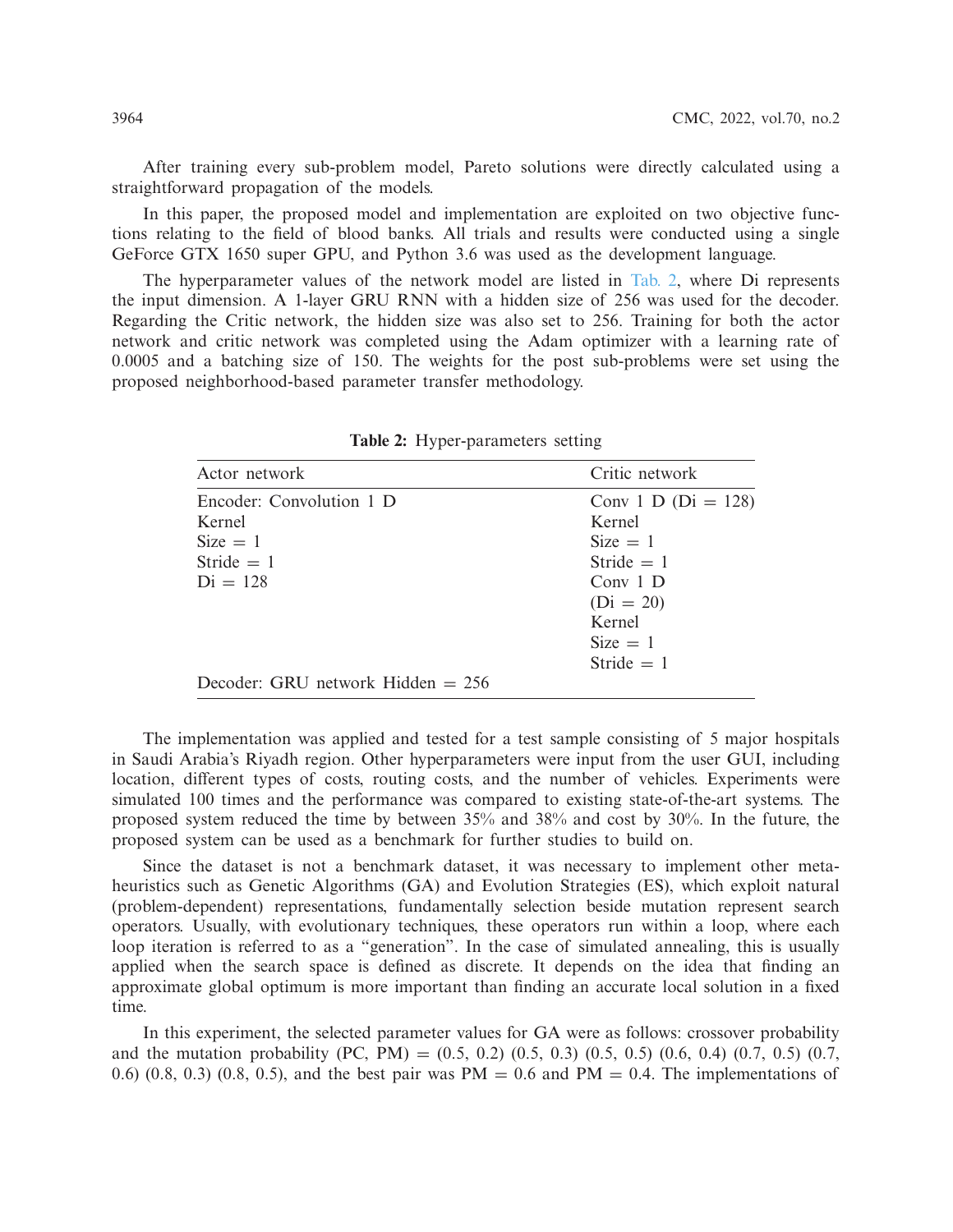GA and SA yielded a time reduction of 23% and 21%, respectively, and cost reductions of 18% and 17.5%.

## **6 Conclusion**

This work presents a solution for optimizing the routing process between blood banks by decomposing the MOP into a scalar optimization sub-problems set, where each one of these sub-problems is modeled as a separate Neural Network. The optimization for the overall model parameters is being done by optimizing the sub-problems neighborhood parameter and DRL training algorithm. The major technical contribution of this approach is that once the trained model is trained it becomes available without any scalability concerns. The proposed technique provides a set of technical strength points such as the ability to generalize and solve rapidly compared to other multi-objective optimization methods. The model was trained and tested on 5 major hospitals in Saudi Arabia's Riyadh region, and the simulation results indicated that time and cost decreased by 35% and 30%, respectively. In particular, the proposed model outperformed other state-of-the-art MOP solutions such as Genetic Algorithms and Simulated Annealing. This work can be extended by enriching the model with more data points and working toward building a benchmark dataset for KSA blood banks.

**Funding Statement:** The authors received no specific funding for this study.

**Conflicts of Interest:** The authors declare that they have no conflicts of interest to report regarding the present study.

## **References**

- <span id="page-10-0"></span>[1] S. Keitel, *Guide to the Preparation, Use and Quality Assurance of Blood Components*. France: European Directorate for the Quality of Medicines & HealthCare (EDQM) Council of Europe, 2011.
- <span id="page-10-1"></span>[2] M. Eskandari-Khanghahia, R. Tavakkoli-Moghaddam, A. A. Taleizadeh and S. H. Amin, "Designing and optimizing a sustainable supply chain network for a blood platelet bank under uncertainty," *Engineering Applications of Artificial Intelligence*, vol. 71, no. 2, pp. 236–250, 2018.
- <span id="page-10-2"></span>[3] J. Koistinen, "Building sustainable blood services in developing countries," *Transfusion Alternatives in Transfusion Medicine*, vol. 10, no. 2, pp. 53–60, 2008.
- <span id="page-10-3"></span>[4] L. Ifland, "Promoting national blood systems in developing countries," *Current Opinion in Hematology*, vol. 21, no. 6, pp. 497–502, 2014.
- <span id="page-10-4"></span>[5] S. Cheraghi and S. M. Hosseini-Motlagh, "Optimal blood transportation in disaster relief considering facility disruption and route reliability under uncertainty," *International Journal of Transportation Engineering*, vol. 4, no. 3, pp. 225–254, 2017.
- <span id="page-10-5"></span>[6] L. Ke, Q. Zhang and R. Battiti, "MOEA/D-ACO: A multiobjective evolutionary algorithm using decomposition and antcolony," *IEEE Transactions on Cybernetics*, vol. 43, no. 6, pp. 1845–1859, 2013.
- [7] B. A. Beirigo and A. G. dos Santos, "Application of NSGA-II framework to the travel planning problem using real-world travel data," in *2016 IEEE Congress on Evolutionary Computation*, Canada, pp. 746–753, 2016.
- <span id="page-10-6"></span>[8] W. Peng, Q. Zhang and H. Li, "Comparison between MOEA/D and NSGA-II on the multi-objective travelling salesman problem," in *Multi-Objective Memetic Algorithms*. Berlin, Heidelberg: Springer, pp. 309–324, 2009.
- <span id="page-10-7"></span>[9] E. Angel, E. Bampis and L. Gourvès, "A dynasearch neighborhood for the bicriteria traveling salesman problem," in *Metaheuristics for Multiobjective Optimisation*. Berlin, Heidelberg: Springer, pp. 153–176, 2004.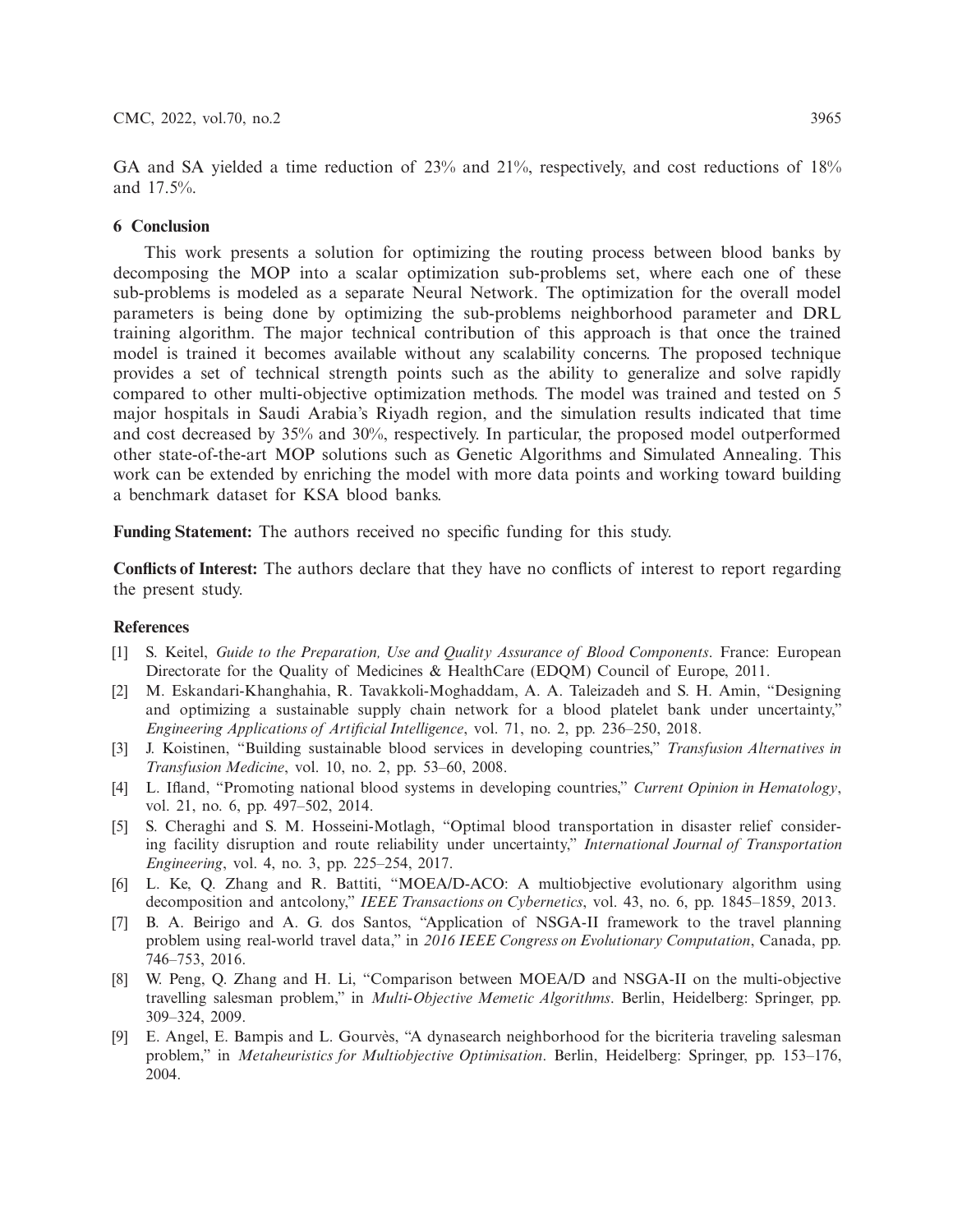- <span id="page-11-0"></span>[10] T. Lust and J. Teghem, "The multiobjective traveling salesman problem: A survey and a new approach," in *Advances in Multi-Objective Nature Inspired Computing*. Berlin, Heidelberg: Springer, pp. 119–141, 2010.
- <span id="page-11-1"></span>[11] Z. Akca, R. T. Berger and T. K. Ralphs, "Modeling and solving location routing and scheduling problems," in *Proc. of the Eleventh INFORMS Computing Society Meeting*, USA, pp. 309–330, 2008.
- <span id="page-11-2"></span>[12] S. Alumur and B. Y. Kara, "A new model for the hazardous waste location-routing problem," *Computer and Operations Research*, vol. 34, no. 5, pp. 1406–1423, 2007.
- <span id="page-11-3"></span>[13] O. Boyer, T. Sai Hong, A. Pedram, R. B. Mohd Yusuff and N. Zulkifli, "A mathematical model for the industrial hazardous waste location-routing problem," *Journal of Applied Mathematics*, vol. 2013, no. 7, pp. 1–10, 2013.
- <span id="page-11-4"></span>[14] A. Ceselli, G. Righini and E. Tresoldi, "Combined location and routing problems for drug distribution," *Discrete Applied Mathematics*, vol. 165, no. 1, pp. 130–145, 2014.
- <span id="page-11-5"></span>[15] I. Muter, Ş. I. Birbil and G. Şahin, "Combination of metaheuristic and exact algorithms for solving set covering-type optimization problems," *INFORMS Journal on Computing*, vol. 22, no. 4, pp. 603–619, 2010.
- [16] T. Vidal, T. G. Crainic, M. Gendreau and C. Prins, "Heuristics for multi-attribute vehicle routing problems: A survey and synthesis," *European Journal Operational Research*, vol. 231, no. 1, pp. 1–21, 2013.
- <span id="page-11-6"></span>[17] D. Tuzun and L. I. Burke, "A two-phase tabu search approach to the location routing problem," *European Journal Operational Research*, vol. 116, no. 1, pp. 87–99, 1999.
- <span id="page-11-7"></span>[18] C. Duhamel, P. Lacomme, C. Prins and C. Prodhon, "A memetic approach for the capacitated location routing problem," in *Proc. of the 9th EU/Meeting on Metaheuristics for Logistics and Vehicle Routing*, Troyes, France, vol. 38, pp. 39, 2008.
- <span id="page-11-8"></span>[19] S. H. H. Doulabi and A. Seifi, "Lower and upper bounds for location-arc routing problems with vehicle capacity constraints," *European Journal Operational Research*, vol. 224, no. 1, pp. 189–208, 2013.
- <span id="page-11-9"></span>[20] F. Jafarkhan and S. Yaghoubi, "An efficient solution method for the flexible and robust inventoryrouting of red blood cells," *Computer& Industrial Engineering*, vol. 117, no. 2, pp. 191–206, 2018.
- <span id="page-11-10"></span>[21] W. L. Price and M. Turcotte, "Locating a blood bank," *Interfaces (Providence)*, vol. 16, no. 5, pp. 17–26, 1986.
- <span id="page-11-11"></span>[22] S. Wang, F. Tao and Y. Shi, "Optimization of location-routing problem for cold chain logistics considering carbon footprint," *International Journal of Environmental Research and Public Health*, vol. 15, no. 1, pp. 86, 2018.
- <span id="page-11-12"></span>[23] I. Bello, H. Pham, Q. V. Le, M. Norouzi and S. Bengio, "Neural combinatorial optimization with reinforcement learning," arXiv preprint arXiv: 1611.09940, 2016.
- <span id="page-11-13"></span>[24] M. Nazari, A. Oroojlooy, L. V. Snyder and M. Takáč, "Reinforcement learning for solving the vehicle routing problem," arXiv preprint arXiv: 1802.04240, 2018.
- <span id="page-11-14"></span>[25] R. Wang, Z. Zhou, H. Ishibuchi, T. Liao and T. Zhang, "Localized weighted sum method for manyobjective optimization," *IEEE Transactions on Evolutionary Computation*, vol. 22, no. 1, pp. 3–18, 2016.
- [26] S. Gronauer and K. Diepold, "Multi-agent deep reinforcement learning: A survey," *Artificial Intelligence Review*, vol. 34, no. 6, pp. 26, 2021.
- [27] A. M. A. Zador, "A critique of pure learning and what artificial neural networks can learn from animal brains," *Nature Communications*, vol. 10, pp. 1–7, 2019.
- <span id="page-11-15"></span>[28] C. Zhang, O. Vinyals, R. Munos and S. Bengio, "A study on overfitting in deep reinforcement learning," arXiv preprint arXiv: 1804.06893, 2018.
- <span id="page-11-16"></span>[29] Z. Zheng, J. Oh and S. Singh, "On learning intrinsic rewards for policy gradient methods," in *Advances in Neural Information Processing Systems*, Montreal, pp. 4644–4654, 2018.
- <span id="page-11-17"></span>[30] O. Vinyals, I. Babuschkin, W. M. Czarnecki, M. Mathieu, A. Dudzik *et al.,* "Grandmaster level in starcraft II using multi-agent reinforcement learning," *Nature*, vol. 575, no. 7782, pp. 350–354, 2019.
- <span id="page-11-18"></span>[31] G. Wayne, C.-C. Hung, D. Amos, M. Mirza, A. Ahuja *et al.,* "Unsupervised predictive memory in a goal-directed agent," arXiv preprint arXiv: 1803.10760, 2018.